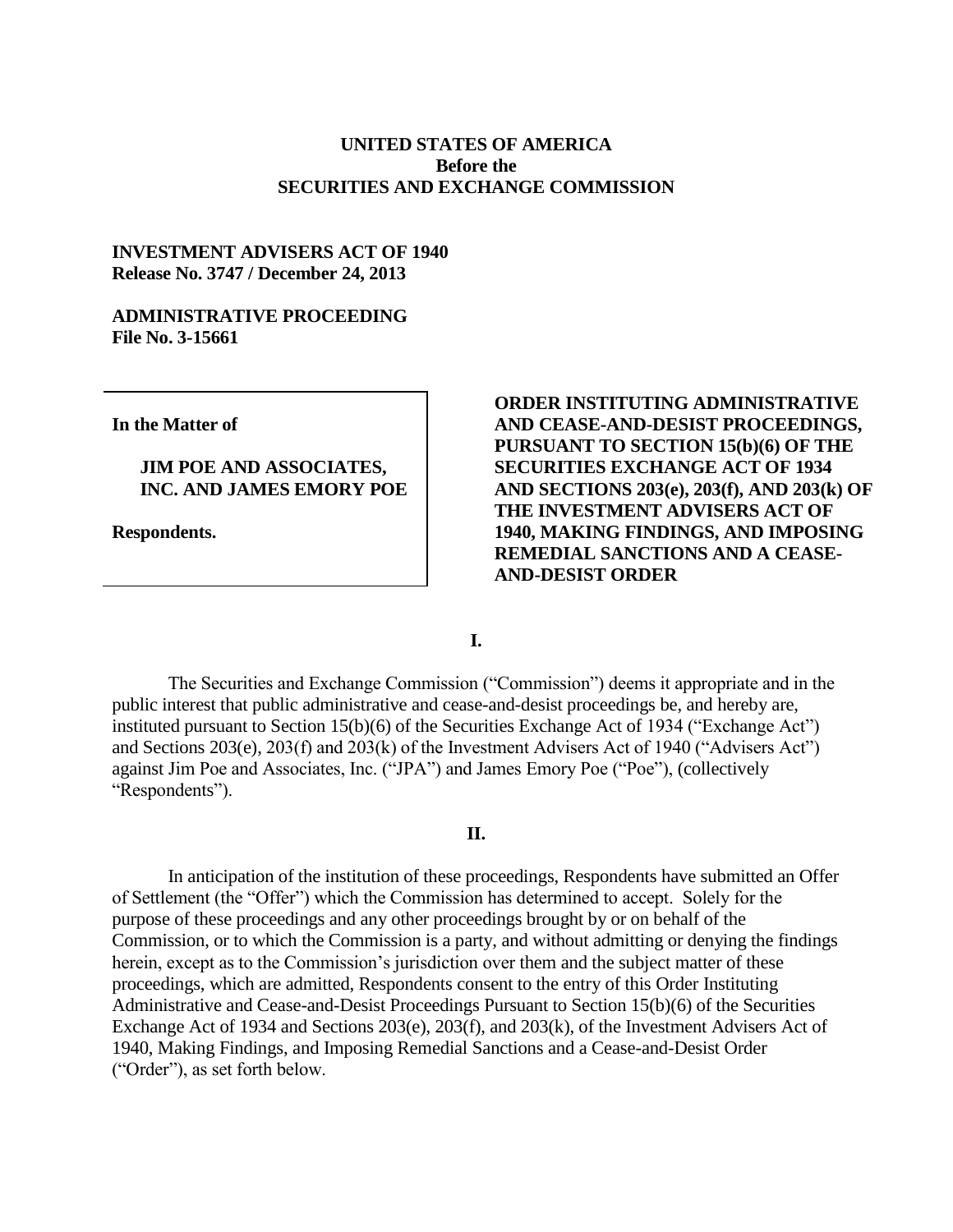**III.**

On the basis of this Order and Respondent's Offer, the Commission finds that:

#### **Summary**

1. These proceedings arise as a result of performance fees being improperly charged by JPA, a registered investment adviser based in Fort Worth, Texas. Between 2009 and 2011, JPA, at the direction of its founder and principal James Emory Poe, improperly charged three private funds that it manages a performance fee for clients who did not satisfy the requirements of a "qualified client" under the Advisers Act.

#### **Respondents**

2. Jim Poe and Associates, Inc. is a Texas corporation based in Fort Worth, Texas. JPA has been registered with the Commission as an investment adviser since September 15, 2010 and as an adviser with the Texas State Securities Board from August 31, 2006 through September 27, 2010.

3. James Emory Poe, age 67, resides in Benbrook Texas. Poe is the sole officer and majority owner of JPA. Poe was registered representative with Commission registered brokerdealer from 2008 to 2012. Poe has completed the series 62, 63, and 65 examinations.

#### **Background**

4. Generally, Section 205(a)(1) of the Advisers Act prohibits investment advisers that are registered or required to be registered with the Commission from entering into advisory contracts or providing advisory services pursuant to contracts that provide for compensation based on a share of capital gains upon or capital appreciation of the assets or any portion of the assets of a client ("performance fee"). Rule 205-3 provides that the provisions of Section 205(a)(1) shall not apply if the client with whom the adviser is entering into such contract is a "qualified client" as defined in Rule  $205-3(d)(1)$ .

5. In 2009, Poe formed a fund that was designed to invest in closed-end bond and REIT funds. As of October 31, 2010, this fund had \$16.5 million in assets and 97 investors, 23 of which were non-accredited based on information in their subscription agreements. In June 2010, Poe formed a second fund to provide income and capital gains utilizing an income and rotation strategy. As of October 31, 2010, this fund had \$4.3 million in assets and 23 investors, five of which were non-accredited based on information in their subscription agreements. In December 2010, Poe formed a third fund to invest in ETFs and periodic indexed options to hedge the portfolio. As of February 2011, this fund had \$3.6 million in assets and 19 investors, one of which was non-accredited based on information in his subscription agreement.

6. Investors in any of the funds managed by JPA received a Private Placement Memorandum ("PPM"). Each PPM is identical, except as to fund objective, and contains standard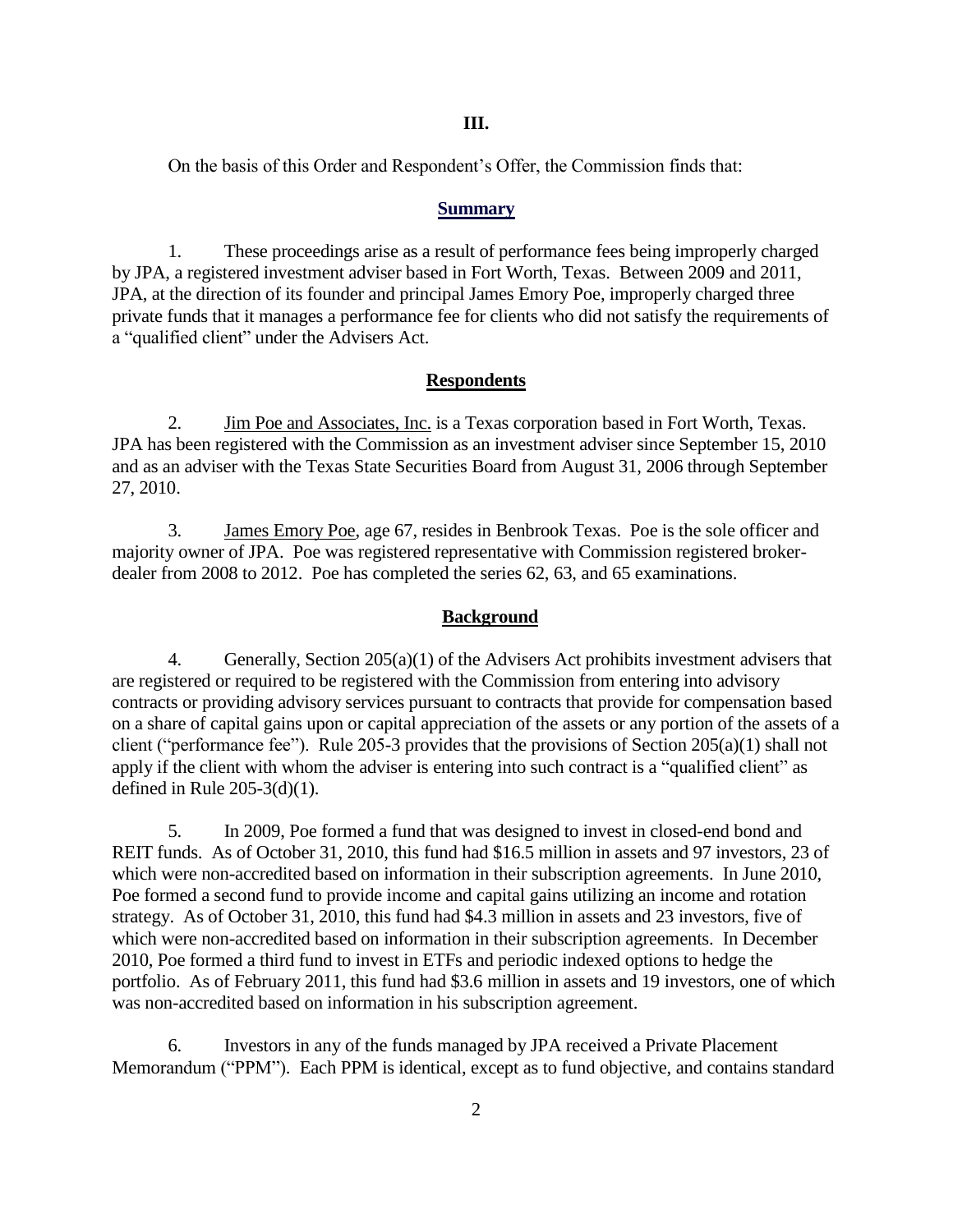disclosures, an investor questionnaire, a subscription agreement, and a limited partnership agreement. The limited partnership agreement served as the advisory agreement between JPA and the respective fund, as well as the advisory contract between the investor, the fund, and JPA. Pursuant to the partnership agreement, JPA as fund manager would receive a fixed asset-based fee, plus a performance fee based on the capital appreciation of the fund. The partnership agreement was executed by the investor, and by Poe on behalf of JPA.

7. The subscription agreement includes an accreditation questionnaire and a qualified client questionnaire for each investor to review and complete. The former tracks the accreditation requirements under Regulation D of the Securities Act, and the latter tracts the language of Rule 205-3 of the Advisers Act. Nearly all of the subscription agreements submitted by investors in the JPA funds did not have the qualified client section completed.

8. JPA and Poe failed to determine at the time that the advisory contract was entered into, whether any investors satisfied the requirements of Advisers Act Rule 205-3. That is, whether any investors were "qualified clients." As a result, JPA charged all investors in its funds, including those who were non-qualified clients, a performance fee. Between 2009 and 2012, JPA received \$637,843 in performance fees from investors who were not qualified clients.

9. However, during this time period, the language and application of the performance fee proscriptions in the Advisers Act changed due to enactment of the Dodd Frank Act and to amendments of certain Advisers Act rules. When enacted on July 22, 2010, the Dodd Frank Act amended Section 205 of the Advisers Act so that Section 205(a)(1) applied only to investment advisers registered or required to be registered with the Commission. Because JPA did not register with the Commission until September 15, 2010, Section 205(a)(1) did not apply to it from July 22 to September 14, 2010.

10. In addition, the Commission proposed and then adopted changes to Advisers Act Rule 205-3, which became effective on May 22, 2012. The changes included a "grandfathering" provision that stated, in pertinent part, that Section 205(a)(1) "will not apply to…an account of an equity owner of a private investment company advised by the adviser if the account was established when the adviser was not required to register and was not registered." As a result, performance fees earned by JPA from accounts established by non-qualified clients between July 22 (the effective date of the Dodd Frank Act amendments to Section 205(a)) and September 15, 2010 (the date JPA registered with the Commission), were not earned in violation of Advisers Act Section 205(a)(1) between May 10, 2011 until the relevant conduct ceased in 2012.

11. Taking into consideration the enactment of the Dodd Frank Act and the adoption of changes to Advisers Act Rule 205-3, JPA received \$610,762 in performance fees in violation of Section 205(a)(1) of the Advisers Act.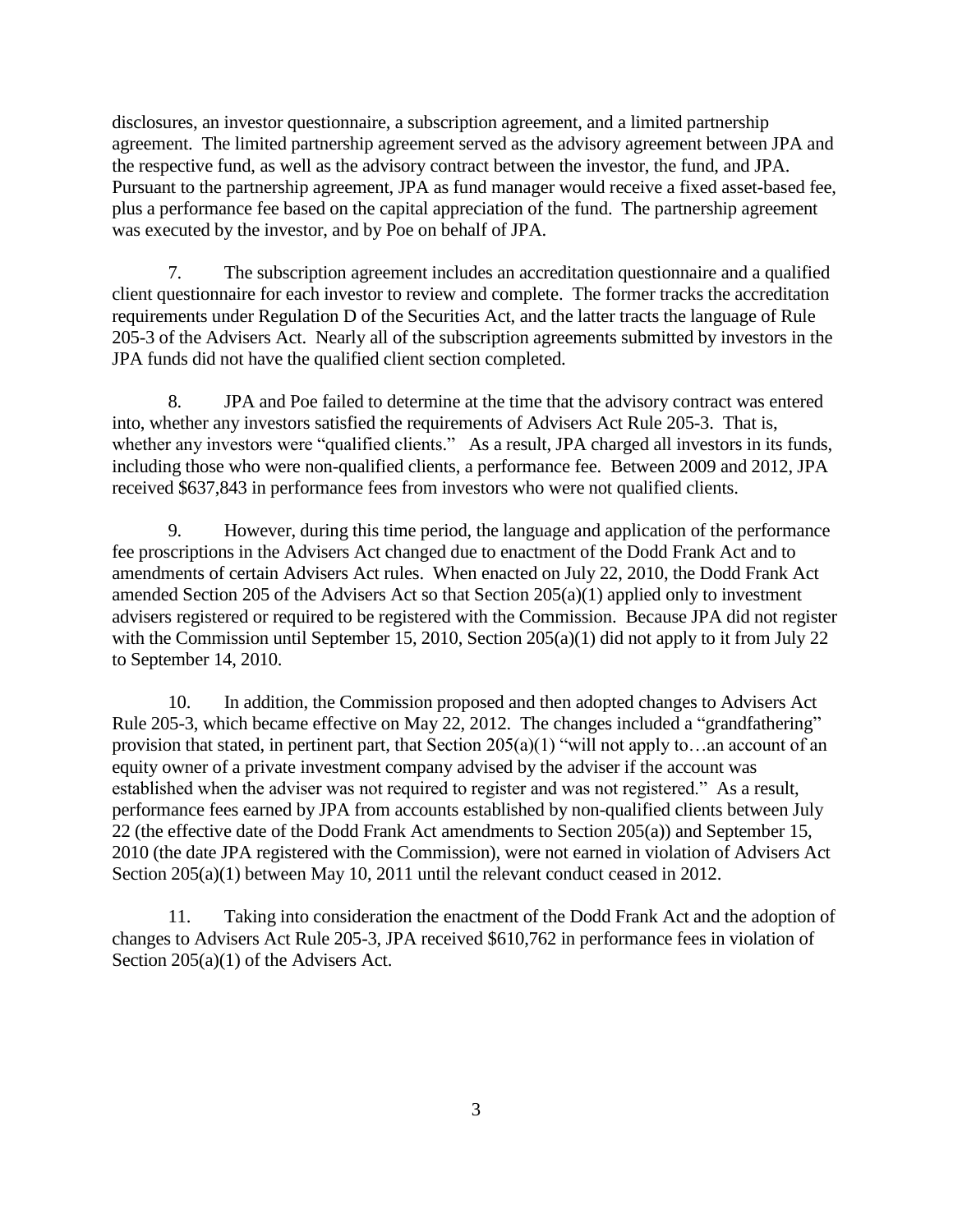12. As a result of the conduct described above, JPA will fully<sup>1</sup> violated, and Poe willfully aided and abetted and caused JPA's violations of, Section 205(a) of the Advisers Act, which prohibits an investment adviser from entering into an advisory contract that provides for performance-based compensation.

13. As of the date of this Order, JPA has reimbursed all non-qualified clients the amount each improperly paid in performance fees.

### **Remedial Efforts**

In determining to accept the Offer, the Commission considered remedial acts promptly undertaken by the Respondents and cooperation afforded the Commission staff*.* 

## **IV.**

In view of the foregoing, the Commission deems it appropriate, in the public interest to impose the sanctions agreed to in Respondents' Offer.

Accordingly, pursuant to Section 15(b)(6) of the Exchange Act and Sections 203(e), 203(f), 203(k), and 203(i) of the Advisers Act, it is hereby ORDERED that**:**

A. Respondents JPA and Poe cease and desist from committing or causing any violations and any future violations of Section 205(a) of the Advisers Act.

B. Respondents JPA and Poe are censured.

 $\overline{a}$ 

C. Respondents JPA and Poe shall, within ten days of the entry of this Order, pay jointly and severally civil money penalties in the amount of \$35,000 to the United States Treasury*.* If timely payment is not made, additional interest shall accrue pursuant to 31 U.S.C. 3717. Payment must be made in one of the following ways:

(1) Respondent may transmit payment electronically to the Commission, which will provide detailed ACH transfer/Fedwire instructions upon request;

(2) Respondent may make direct payment from a bank account via Pay.gov through the SEC website at http://www.sec.gov/about/offices/ofm.htm; or

(3) Respondent may pay by certified check, bank cashier's check, or United States postal money order, made payable to the Securities and Exchange Commission and handdelivered or mailed to:

 $<sup>1</sup>$  A willful violation of the securities laws means merely "that the person charged with the duty knows what he is</sup> doing." *Wonsover v. SEC*, 205 F.3d 408, 414 (D.C. Cir. 2000) (quoting *Hughes v. SEC*, 174 F.2d 969, 977 (D.C. Cir. 1949)).